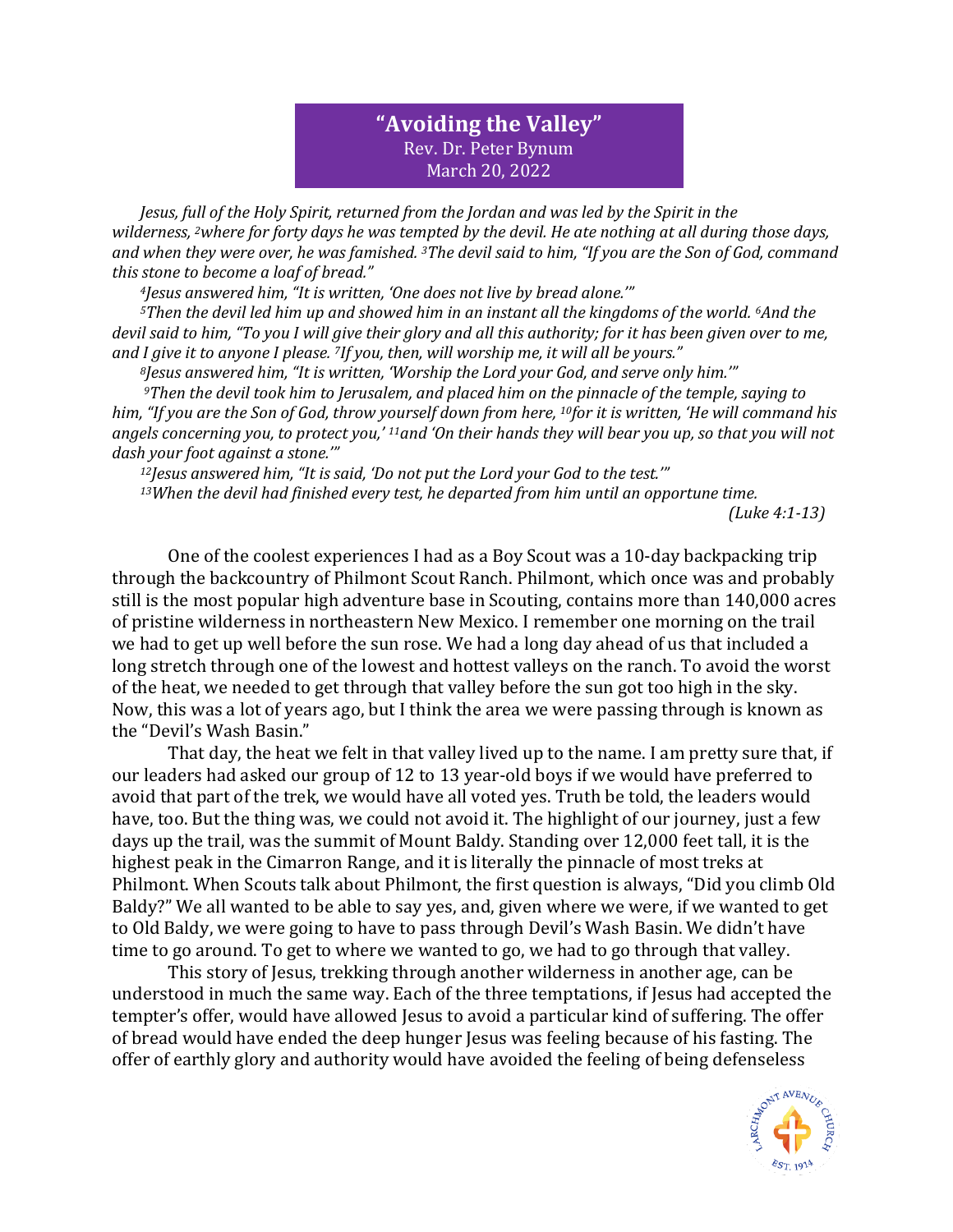against assault. The offer of invincibility, an assurance that he could never be injured or killed, would have allowed Jesus to avoid the emotional, spiritual, and physical pain that awaited him in the dark valley of his passion and death. Jesus, however, refuses all three temptations. In all of these respects, he refuses to avoid the hot, hard, painful walk through the valley of the shadow of death. And he does it because he knows that the valley was the only way up the mountain that lay on the other side of his pain. Jesus knew that, in the end, the world would be asking, "Did you climb the highest mountain? Did you really defeat death? Did the light actually win out over the darkness? When Jesus was done, the answer to those questions had to be yes. If he wanted to reach the heavenly goal of his incarnation, if he wanted to stand at the pinnacle of salvation's story, then there was only one path. He didn't have time to go around. To get to where he wanted to go, he had to go through that valley.

And, just as Jesus chooses to take this journey, we have a similar choice during Lent. From our vantage point today, we know that the glory of Easter is on the other side of this season. But each year, to get to those heights, we first walk the valley of these forty days plus Sundays. During this time, we do the hard work of repentance. During this time, we get honest with ourselves about our sin and the many ways we fall short of the holiness and righteousness of God. During this time, we practice discipline by fasting and giving things up that are hard for us to give up -- not to punish ourselves, but to remind us that the path of discipleship is work – that all things worth achieving demand some work and sacrifice, and perhaps even some blood, sweat, and tears. When we walk this valley of Lent with intention and commitment, then the dawn of Easter shines brighter. And, in my case, as someone who has given up sweets for Lent, the donut of Easter tastes twice as sweet.

But there are other valleys that are far more painful than a few weeks of voluntary deprivation and soul-searching. The people of Ukraine are walking a dark and difficult valley. Friends who have lost loved ones, who are painfully aware that one of the chairs around their table is empty, are in the valley. Those who struggle with depression and mental illness are in the valley. Broken relationships… financial ruin… the end of a dream long hoped-for. These are the dark valleys that no one welcomes, that no one would choose to walk if they could help it.

That being said, I think many of you would agree that, every now and then, we get to some fork in the road and realize that, if we want to get to where we want to go, the only way to get to that high, happy place is to pass first through a valley of challenge. Sometimes we have to walk the valley to get to the mountaintop. Sometimes the valley just cannot be avoided.

This reminds me of the haunting beginning of Charles Dickens' holiday classic, "A Christmas Carol." It is a story of salvation, but remember that, before he can wake to the joyful dawn of Christmas Day, Scrooge must first pass through a dark and painful valley on Christmas Eve. One of my favorite passages from that story comes at the very beginning. If you've ever read the original, you might remember these words:

*"Marley was dead: to begin with. There is no doubt whatever, about that. The register of his burial was signed by the clergyman, the clerk, the undertaker, and the chief mourner… There is no doubt that Marley was dead. This must be distinctly understood, or nothing wonderful can come of the story I am going to relate."*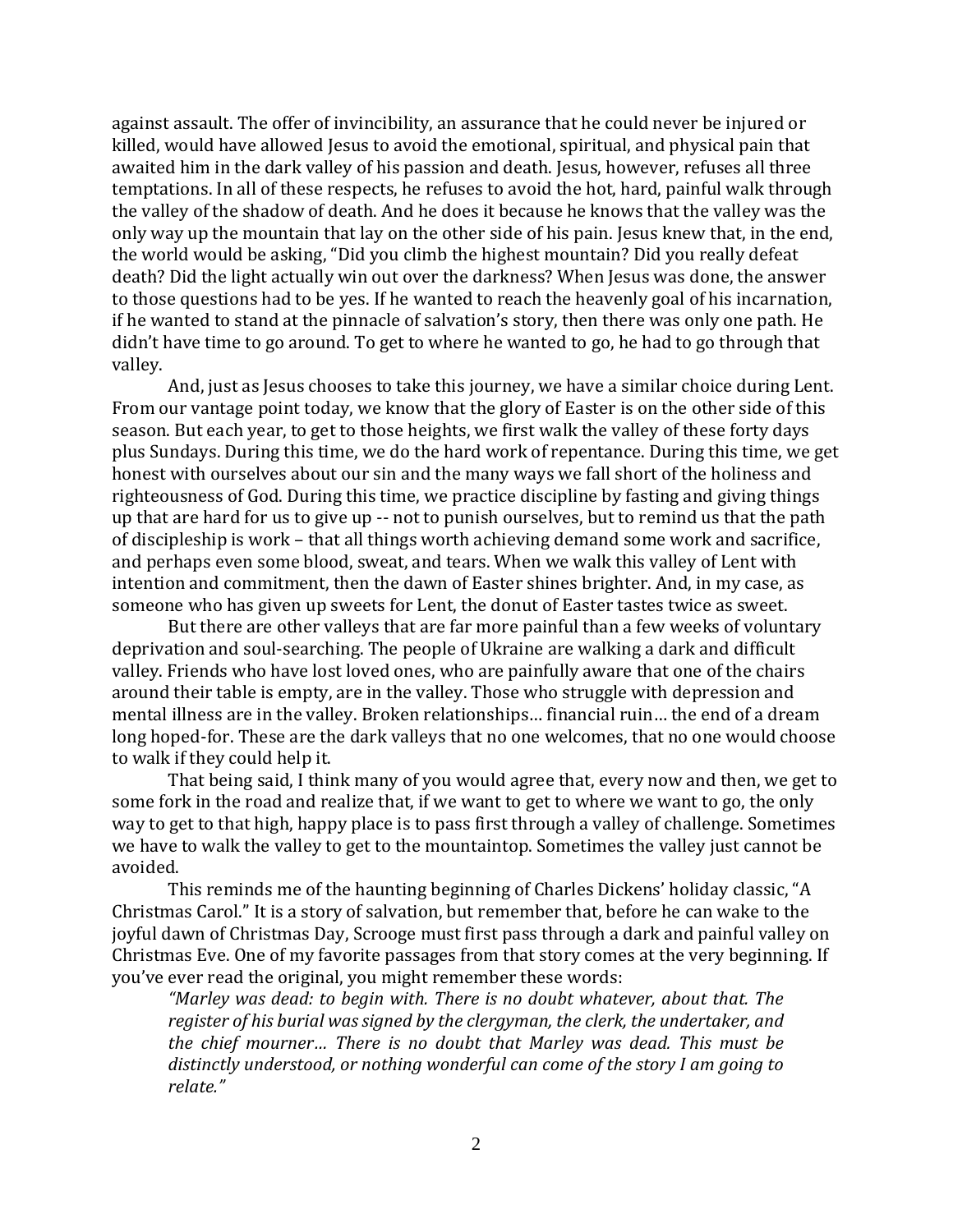That Christmas story actually sits pretty comfortably in Lent, as well, because if we want to understand what the happy dawn of Easter is all about, we also have to recognize the dark valley that is walked before that dawn. In other words, Jesus had to be dead, to begin with. If Jesus was going to beat death, then there could be no doubt that Jesus did not just suffer. He was dead. This must be distinctly understood, or nothing wonderful could come from the story of his life.

It is a great mystery, the role that suffering plays in the life of faith. Some people claim that God uses trials and tribulations to guide us and train us and lead us to greater holiness. Others refuse to believe that a God of love and compassion would ever intentionally choose to inflict pain upon us. They prefer to believe that God walks with us through every valley, making rough places smooth, turning pain into joy, and resurrecting life out of death. Some say it is a little bit of both. I do not claim to know the answer. All I can really do is try to wrestle with what scripture says, and two things stand out to me. First, it is clear that the Jesus of scripture believed that his own lonesome valley was inevitable and unavoidable. He repeatedly told the disciples that "the Son of Man must undergo great suffering." And secondly, from the very beginnings of the church, there seems to have been an assumption that true faith will inevitably bear a cross of suffering in some way, but if we are willing to suffer a little for our faith as Christ suffered mightily for his, then we will also be part of the victory that was his. As the 1<sup>st</sup> Epistle of Peter promises, "*There is wonderful joy ahead, even though you must endure many trials for a little while. These trials will show that your faith is genuine. It is being tested as fire tests and purifies gold—though your faith is far more precious than mere gold." 1*

As a preacher, I can say that one my earliest experiences of great preaching, and some of the best guidance I have ever received about what makes good preaching good, came from my childhood pastor, Dr. Joe Mullin. One of his most memorable preaching moves actually took years to sprout and bloom. He planted the seed in one of his very first sermons at First Presbyterian Church, Greensboro, NC. He said offhand that something had happened to him a while back that had changed the trajectory of his life and ministry. He did not think the time was right to disclose that event to the congregation at that point, but he made them a promise that he would share the details with them at a later time when he "knew them better." Well, when his retirement neared, one of his friends in the congregation remembered that old promise Dr. Mullin had made twelve years before. And good to his word, one of Joe Mullins' final sermons was entitled, "Now That I Know You Better." "Owen," he said, "Today is the day." And I still remember that sermon. It was amazing.

I share that memory, because, in closing, I want to share with you an experience of a valley my family walked together a while back. Like Joe Mullin, now is not the time to share that story in its fullness. But, also like Joe Mullin, I will pledge to come back to this story at another time when I know you better. For the time being, let's just say that we, as a family, went through a period of trial. The details are not all that important for us today, because all of you have endured trials of one kind or another. All of you know what it is like to have the world grab hold of you in painful ways you didn't see coming. And all of you know what it is like to realize that you really had no choice but to walk down and through a difficult valley, because there was just no way around it. In this particular chapter of our lives, we

 $1$  1 Peter 1:6-7.